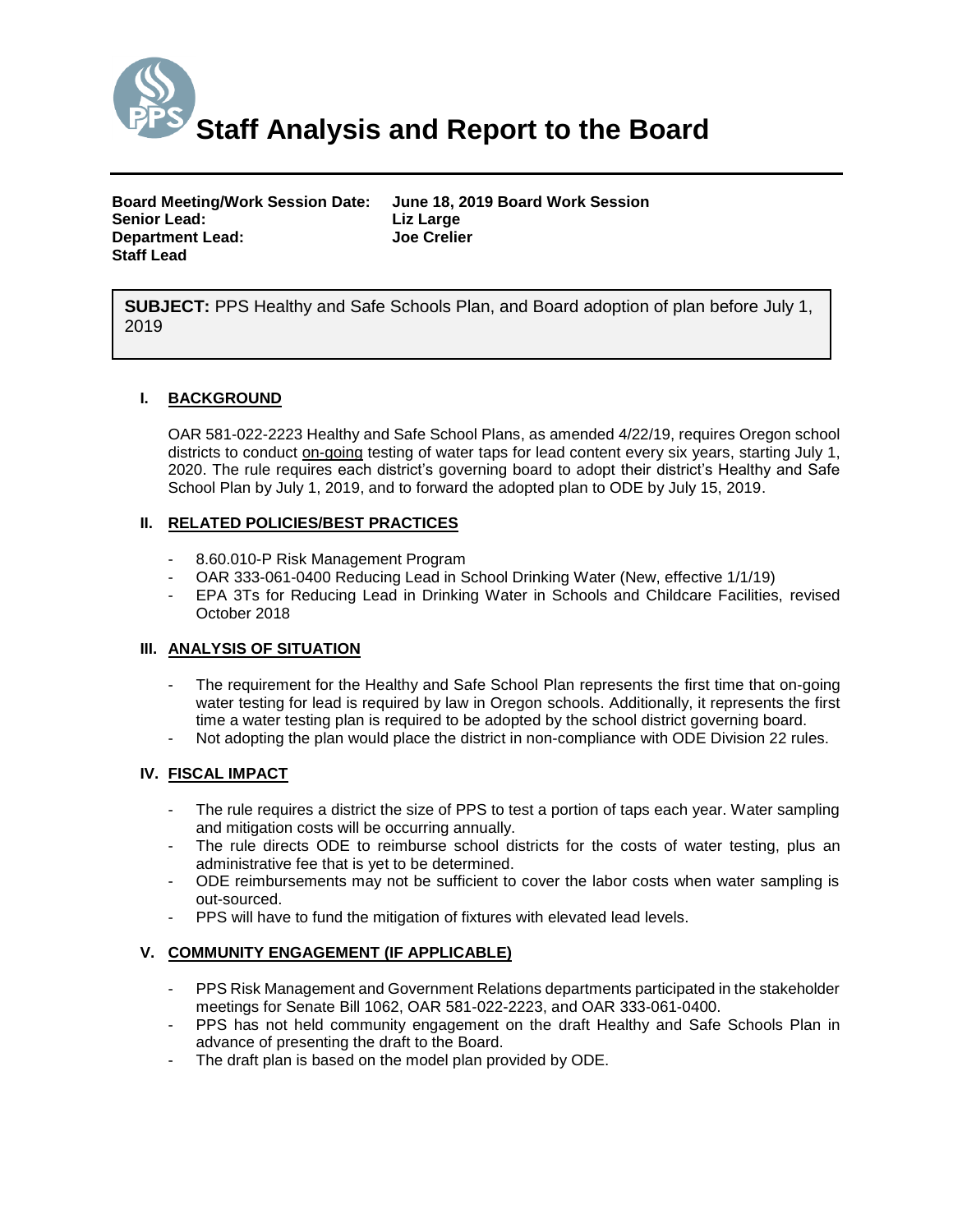#### **VI. TIMELINE FOR IMPLEMENTATION/EVALUATION**

- 1. April 1, 2019: The attached draft plan was submitted to ODE.
- 2. June 18, 2019: Review of draft plan by PPS Board of Directors
- 3. June 19-20: Editing and other work as directed
- 4. June 25, 2019 Board meeting: Adoption of the PPS Healthy and Safe Schools Plan

#### **VII. BOARD OPTIONS WITH ANALYSIS**

- A. Request Board review during the scheduled 6/18/19 work session.
- B. Request Board adoption of the PPS Healthy and Safe Schools plan by July 1, 2019.

#### **VIII.STAFF RECOMMENDATION**

Staff recommends adoption of the current draft, or a revised, PPS Healthy and Safe Schools Plan.

**IX. I have reviewed this staff report and concur with the recommendation to the Board.**

**\_\_\_\_\_\_\_\_\_\_\_\_\_\_\_\_\_\_\_\_\_\_\_\_\_\_\_\_\_\_\_\_\_\_\_\_\_\_\_\_\_\_\_\_\_\_\_\_\_\_ \_\_\_\_\_\_\_\_\_\_\_\_\_\_\_\_\_\_\_\_\_\_\_** June 12, 2019

**Guadalupe Guerrero Date Superintendent Portland Public Schools**

**ATTACHMENT**

- 1. April 1, 2019 DRAFT Healthy and Safe Schools Plan
- 2. OAR 581-022-2223 Healthy and Safe School Plan
- 3. OAR 333-061-0400 Reducing Lead in School Drinking Water

#### *PPS District Priorities FY 2018-19*

- *1. Set a clear Vision and Strategic Plan*
- *2. Create equitable opportunities and outcomes for all students*
- *3. Build management and accountability systems and structures*
- *4. Allocate budget, funding and resources focused on improving outcomes for students*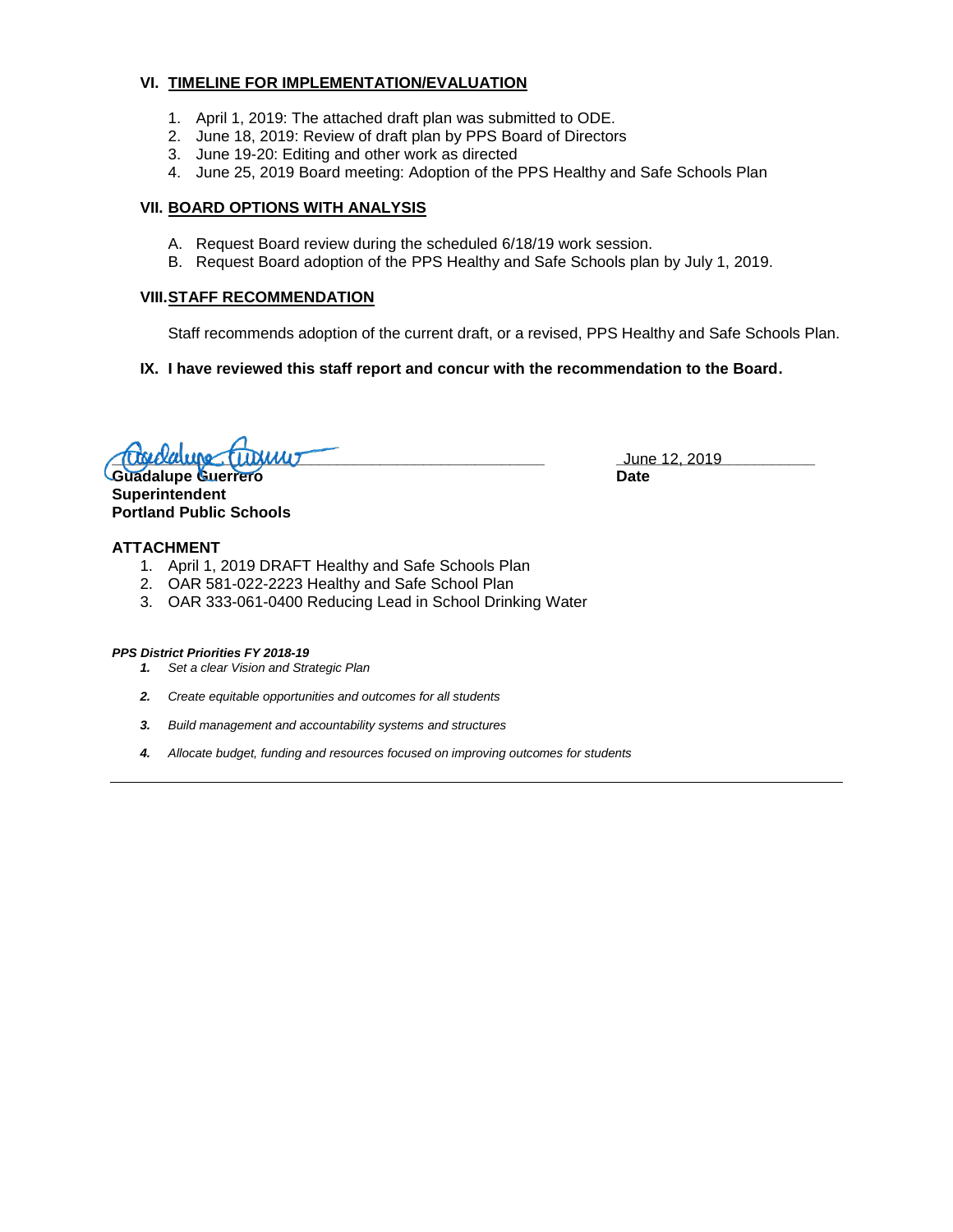Portland Public Schools Healthy and Safe Schools Plan 7/1/2019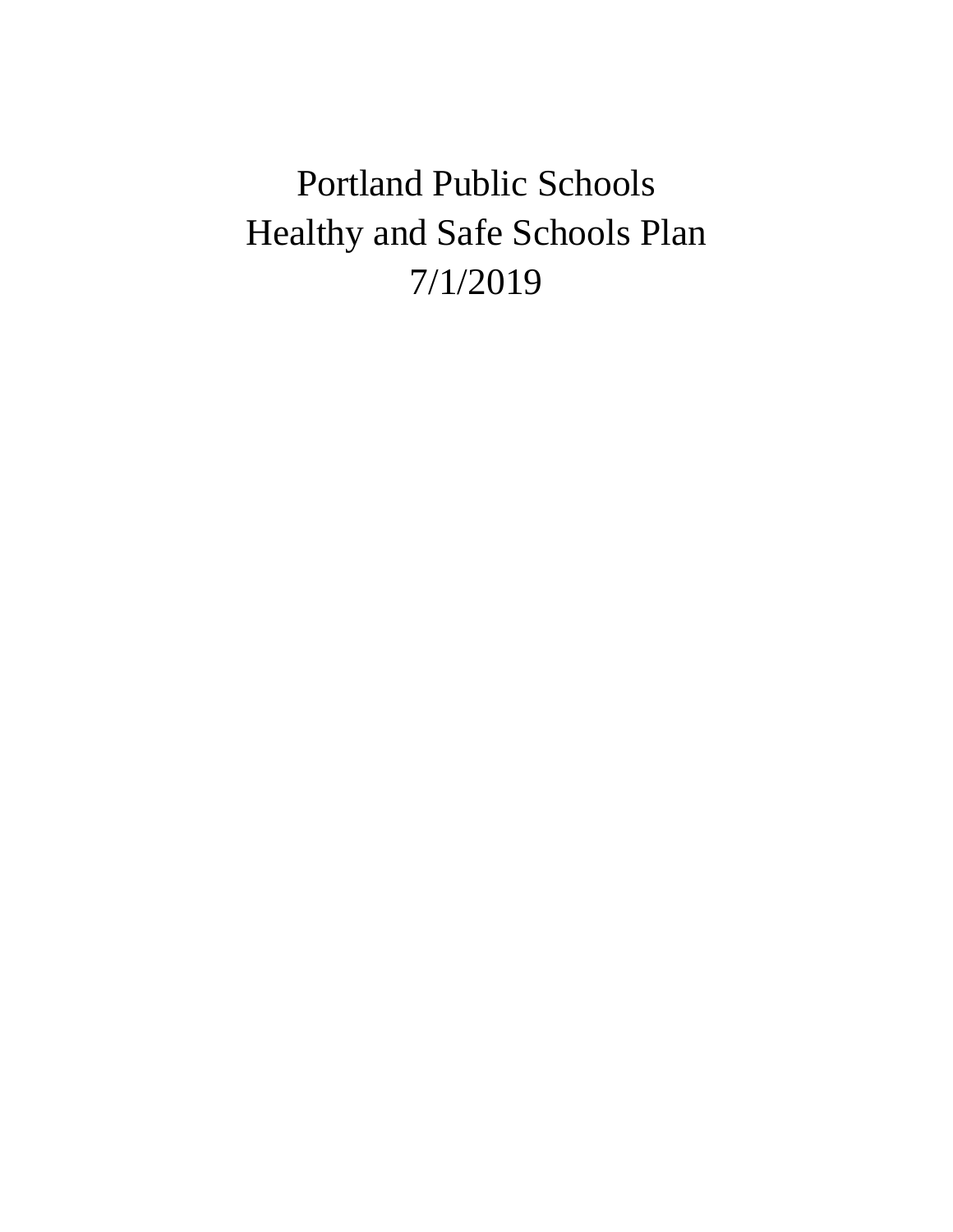# Equity and Excellence Every Student, Every Teacher, Every School Succeeding

The Portland Public Schools Healthy and Safe Schools plan was approved by the Board of Directors on June 25, 2019. An annual statement will be updated and distributed by June  $1<sup>st</sup>$  of each year, beginning in June of 2020.

> Page 2 Portland Public Schools Healthy and Safe Schools Plan 7/1/2019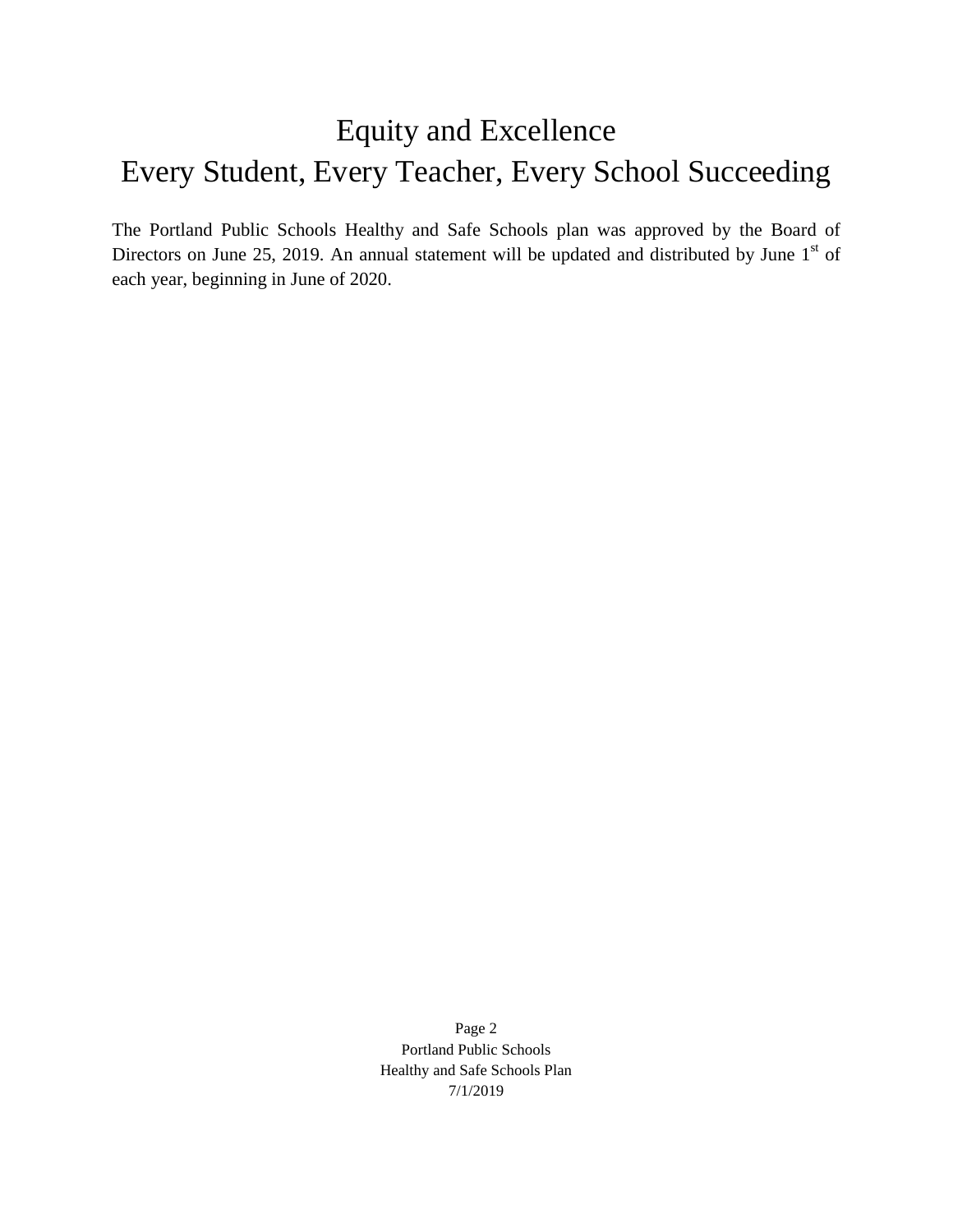# **Contents**

Page 3 Portland Public Schools Healthy and Safe Schools Plan  $7/1/2019$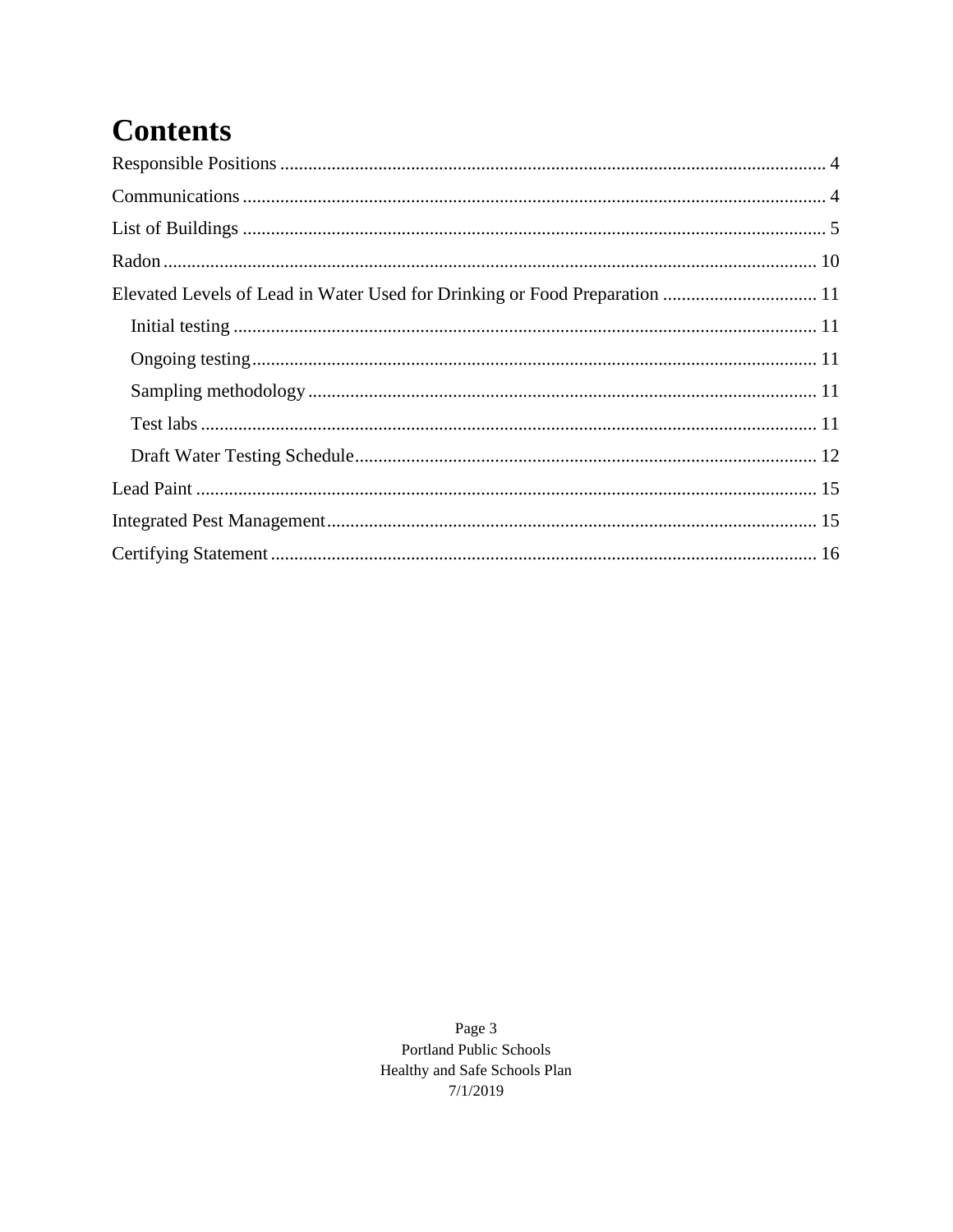# Responsible Positions

<span id="page-5-0"></span>The position responsible for maintaining and implementing the Portland Public Schools Healthy and Safe Schools Plan is the Director of Risk Management.

Joe Crelier, ARM Director of Risk Management (503) 916-3204 [jcrelier@pps.net](mailto:jcrelier@pps.net)

The position responsible for compliance with Asbestos regulations is the Senior Manager of Environmental Health and Safety

Brett Borgeson Senior Manager of Environmental Health and Safety (503) 916-3502 [bborgeson@pps.net](mailto:bborgeson@pps.net)

<span id="page-5-1"></span>For Integrated Pest Management, contact Facilities Maintenance or Risk Management

# Communications

The District will make all final test results and detailed information explaining the test results, available to the public within 10 business days of receiving the results by posting on the District's Healthy and Safe Schools webpage. [www.pps.net\healthyschools](http://www.pps.net/healthyschools)

Notice of the significant results will be sent over the email system to the affected individual school communities. Hardcopy results are maintained at the District's central office in the Risk Management Department.

> Page 4 Portland Public Schools Healthy and Safe Schools Plan 7/1/2019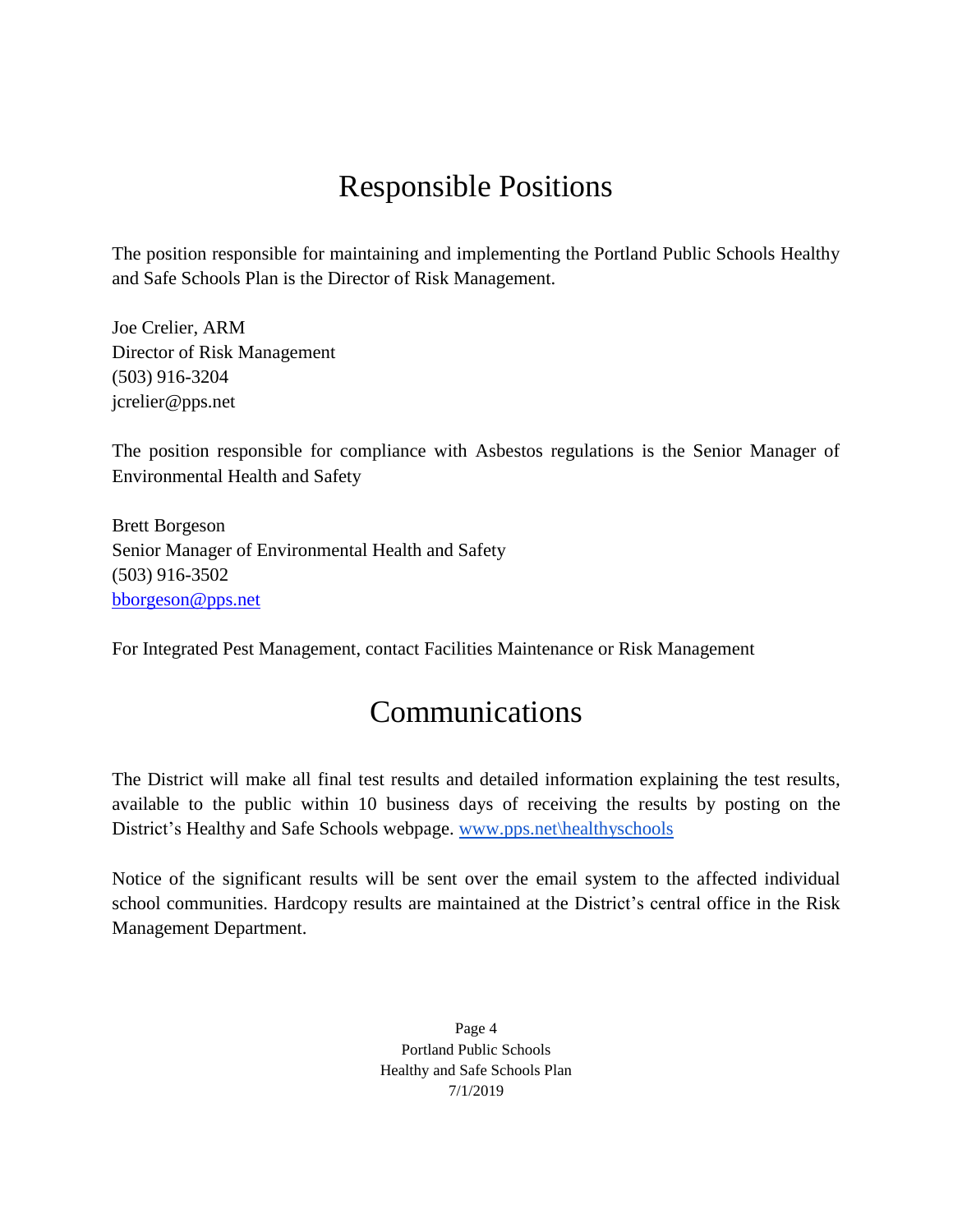# List of Buildings

<span id="page-6-0"></span>

| <b>Facility</b>                       | <b>Address</b>                                |
|---------------------------------------|-----------------------------------------------|
| <b>Abernethy Elementary School</b>    | 2421 SE Orange Avenue, Portland, OR 97124     |
| <b>Ainsworth Elementary School</b>    | 2425 SW Vista Avenue, Portland, OR 97201      |
| Alameda Elementary School             | 2732 NE Fremont Street, Portland, OR 97212    |
| Applegate Elem School                 | 7650 N. Commercial Avenue, Portland, OR 97217 |
| Arleta Elementary School              | 5109 SE 66th Street, Portland, OR 97206       |
| <b>Astor Elementary School</b>        | 5601 N Yale Street, Portland, OR 97203        |
| <b>Atkinson Elementary School</b>     | 5800 SE Division Street, Portland, OR 97206   |
| <b>Beach Elementary School</b>        | 1710 N. Humboldt, Portland, OR 97217          |
| <b>Beaumont Middle School</b>         | 4043 NE Fremont St, Portland, OR 97212        |
| Benson Polytechnic High School        | 546 NE 12th Avenue, Portland, OR 97232        |
| <b>Beverly Cleary</b>                 | 3560 NE Hollyrood Court, Portland, OR 97212   |
| <b>Boise/Eliot Elementary School</b>  | 4300 SW 47th Drive, Portland, OR 97221        |
| <b>Bridlemile Elementary School</b>   | 4300 SW 47th Drive, Portland, OR 97221        |
| <b>Buckman Elementary School</b>      | 320 SE 16th Avenue, Portland, OR 97214        |
| Capitol Hill Elementary School        | 8401 SW 17th Avenue, Portland, OR 97219       |
| <b>Cesar Chavez School</b>            | 5103 N. Willis Boulevard, Portland, OR 97203  |
| <b>Chapman Elementary School</b>      | 1445 NW 26th Avenue, Portland, OR 97210       |
| <b>Chief Joseph Elementary School</b> | 2409 N. Saratoga Street, Portland, OR 97217   |

Page 5 Portland Public Schools Healthy and Safe Schools Plan 7/1/2019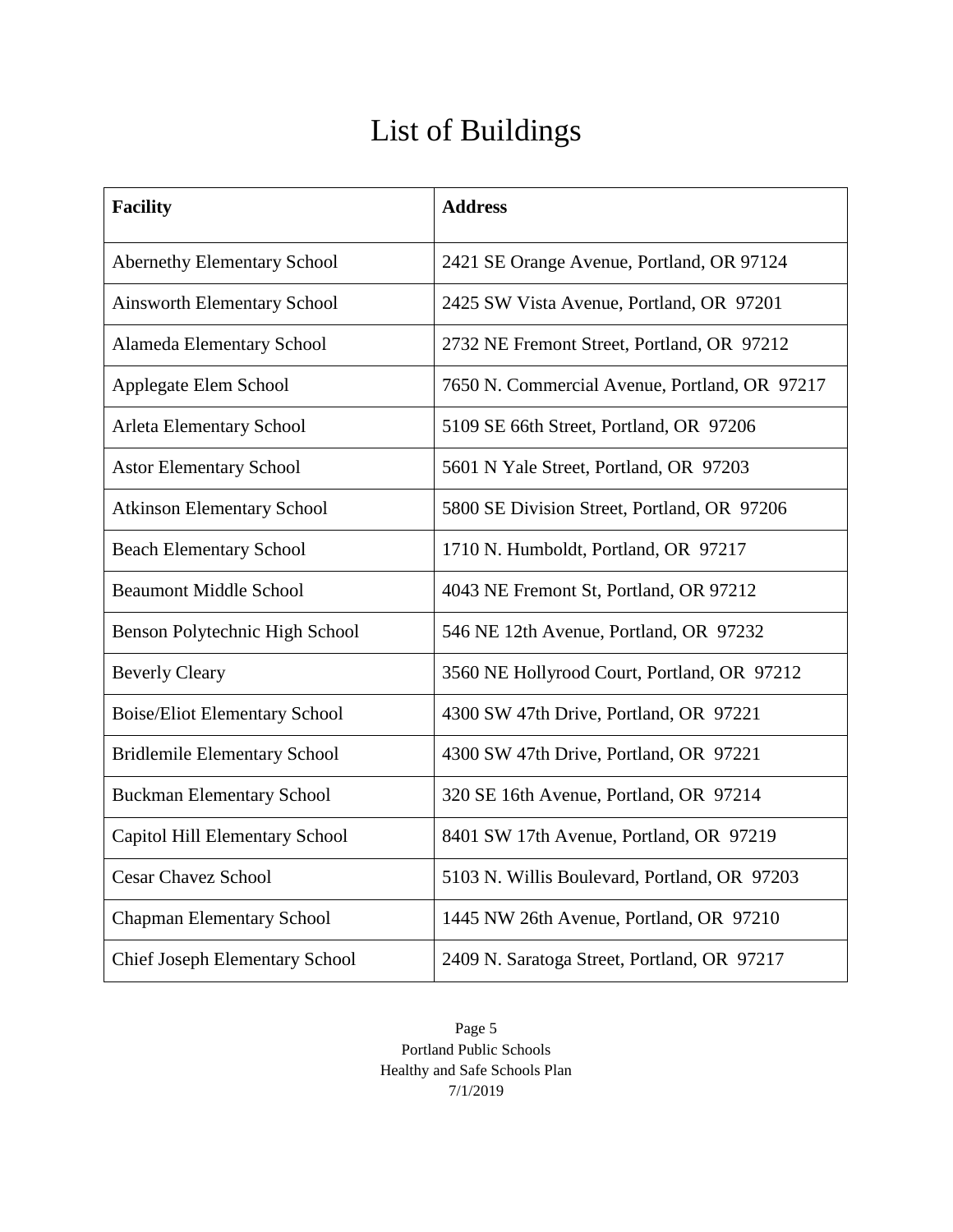| <b>Child Service Center</b>         | 531 SE 14th, Portland, OR 97214                |
|-------------------------------------|------------------------------------------------|
| <b>Clarendon Elementary School</b>  | 5508 N Fessenden Street, Portland, OR 97203    |
| <b>Cleveland High School</b>        | 3400 SE 26th, Portland, OR 97202               |
| Columbia Transportation             | 716 NE Marine Drive, Portland, OR 97211        |
| <b>Community Transition Program</b> | 2627 NE MLK Boulevard, Portland, OR 97212      |
| <b>Creative Science School</b>      | 1231 SE 92nd Avenue, Portland, OR 97216        |
| <b>Creston Elementary School</b>    | 4701 SE Bush Street, Portland, OR 97206        |
| DaVinci Middle School               | 2508 NE Everett, Portland, OR 97232            |
| Duniway Elementary School           | 7700 SE Reed College Place, Portland, OR 97202 |
| East Sylvan School                  | 1849 SW 59th, Portland, OR 97219               |
| <b>Education Service Center</b>     | 501 N. Dixon, Portland, OR 97227               |
| <b>Edwards Elem School</b>          | 1715 SE 32nd Place, Portland, OR 97214         |
| <b>Faubion Elementary School</b>    | 3039 NE Portland Boulevard, Portland, OR 97211 |
| Fernwood Middle School              | 1915 NE 33rd, Portland, OR 97212               |
| <b>Forest Park Elementary</b>       | 9935 SW Durrett Street, Portland, OR 97225     |
| <b>Foster Site</b>                  | 5285 SE 82nd Avenue, Portland, OR 97266        |
| Franklin High School                | 5405 SE Woodward Street, Portland, OR 97206    |
| George Middle School                | 10000 N Burr, Portland, OR 97203               |
| <b>Glencoe Elementary School</b>    | 825 SE 51st Street, Portland, OR 97215         |
| <b>Grant High School</b>            | 2245 NE 36th Avenue, Portland, OR 97212        |
| Green Thumb                         | 6745 SE 60th, Portland, OR 97219               |
| Gregory Heights Middle School       | 7334 Siskiyou Street, Portland, OR 97213       |

Page 6 Portland Public Schools Healthy and Safe Schools Plan 7/1/2019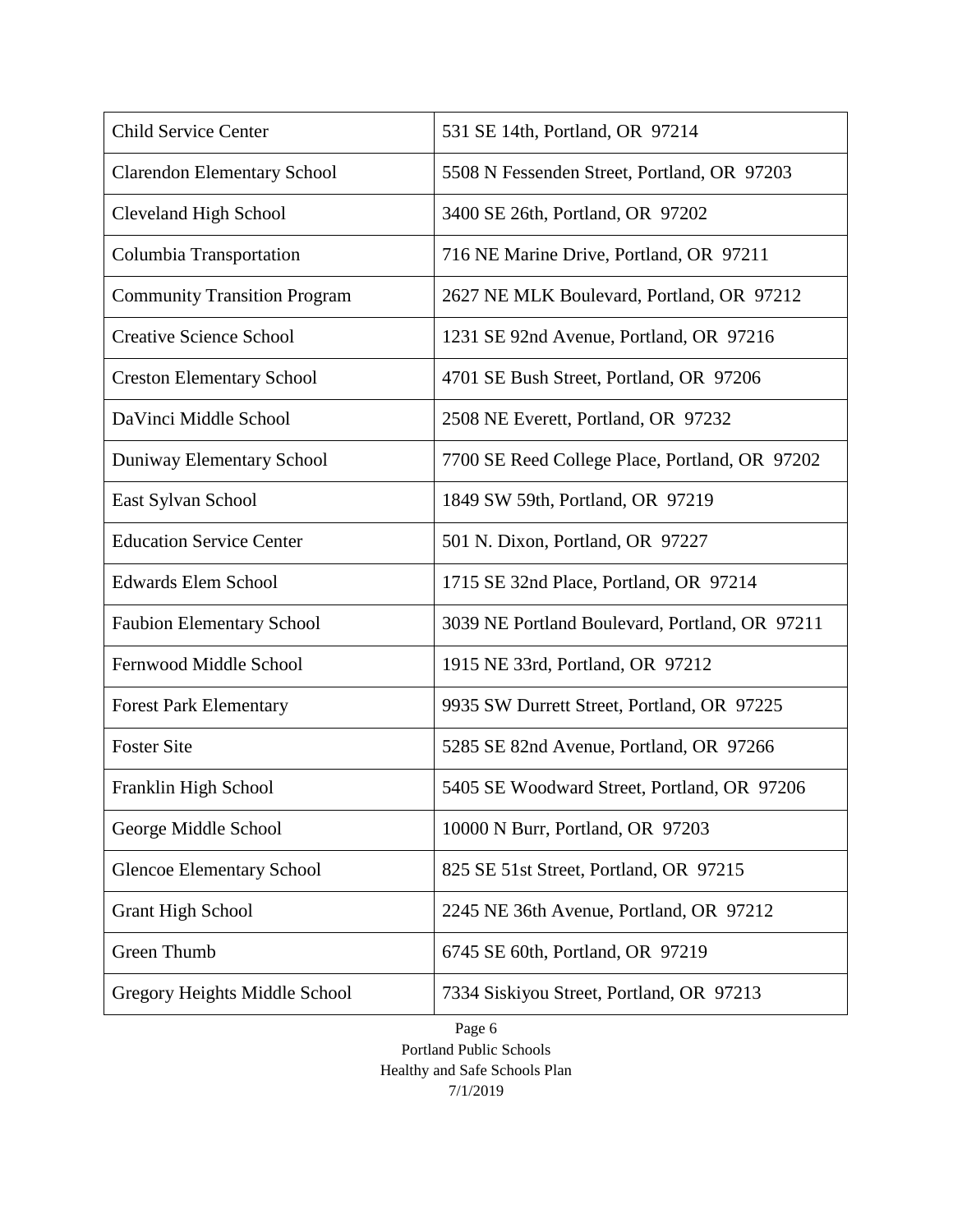| <b>Grout Elementary School</b>         | 3119 SE Holgate Boulevard, Portland, OR 97202 |  |
|----------------------------------------|-----------------------------------------------|--|
| Harrison Park                          | 2225 SE 87th Avenue, Portland, OR 97216       |  |
| Harvey Scott Elementary School         | 6700 NE Prescott Street, Portland, OR 97218   |  |
| <b>Hayhurst Elementary School</b>      | 5037 SW Iowa Street, Portland, OR 97221       |  |
| <b>Holladay Center</b>                 | 2600 SE 71st, Portland, OR 97206              |  |
| <b>Holladay Annex</b>                  | 7100 SE Division, Portland, OR 97206          |  |
| <b>Hosford Middle School</b>           | 2303 SE 28th Place, Portland, OR 97214        |  |
| <b>Irvington Elementary School</b>     | 1320 NE Brazee Street, Portland, OR 97212     |  |
| <b>Jackson Middle School</b>           | 10625 SW 35th, Portland, OR 97219             |  |
| <b>James Bridger Elementary School</b> | 7910 SE Market Street, Portland, OR 97215     |  |
| <b>James John Elementary School</b>    | 7439 N. Charleston Avenue, Portland, OR 97203 |  |
| Jefferson High School                  | 5210 N. Kerby, Portland, OR 97217             |  |
| Joseph Kellogg Middle School           | 3330 SE 69th, Portland, OR 97206              |  |
| <b>KBPS Radio</b>                      | 514 NE 15th, Portland, OR 97214               |  |
| Kelly Elementary School                | 9030 SE Cooper Street, Portland, OR 97266     |  |
| Kenton Elem School                     | 7528 N. Fenwick Avenue, Portland, OR 97217    |  |
| King Elementary School                 | 4906 NE 6th Avenue, Portland, OR 97211        |  |
| Lane Middle School                     | 7200 SE 60th Avenue, Portland, OR 97206       |  |
| Laurelhurst Elementary School          | 840 NE 41st Street, Portland, OR 97232        |  |
| Lee Elementary                         | 2222 NE 92nd Avenue, Portland, OR 97220       |  |
| Lent Elementary School                 | 5105 SE 97th Avenue, Portland, OR 97266       |  |
| Lewis Elementary School                | 4331 SE Evergreen Street, Portland, OR 97206  |  |

Page 7 Portland Public Schools Healthy and Safe Schools Plan 7/1/2019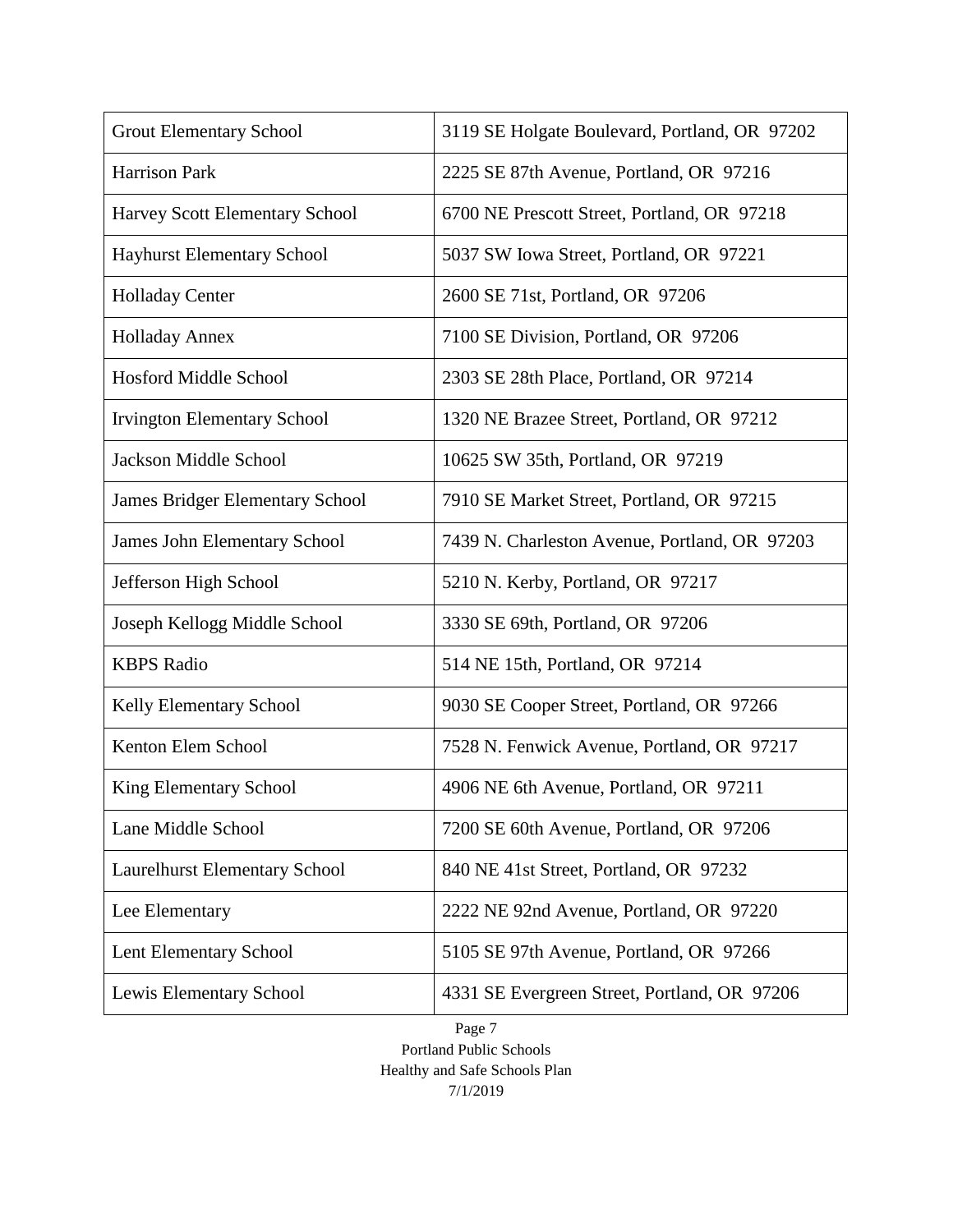| Lincoln High School                 | 1600 SW Salmon Street, Portland, OR 97205    |  |
|-------------------------------------|----------------------------------------------|--|
| <b>Llewellyn Elementary School</b>  | 6301 SE 14th Avenue, Portland, OR 97202      |  |
| Madison High School                 | 2735 NE 82nd Avenue, Portland, OR 97220      |  |
| Maplewood Elementary School         | 7452 SW 52nd Avenue, Portland, OR 97219      |  |
| Markham Elementary School           | 10531 SW Capitol Highway, Portland, OR 97219 |  |
| Marshall High School                | 3905 SE 91st Avenue, Portland, OR 97266      |  |
| Mary Rieke Elementary School        | 1151 SW Vermont, Portland, OR 97219          |  |
| Marysville Elementary School        | 7733 SE Raymond Street, Portland, OR 97206   |  |
| <b>Meek Elementary School</b>       | 4039 NE Alberta Court, Portland, OR 97211    |  |
| <b>Metropolitan Learning Center</b> | 2033 NW Glisan, Portland, OR 97209           |  |
| Mt. Tabor Middle School             | 5800 SE Ash Street, Portland, OR 97215       |  |
| Ockley Green Middle School          | 6031 N. Montana, Portland, OR 97217          |  |
| Peninsula Elementary School         | 8125 N. Emerald Avenue, Portland, OR 97217   |  |
| Ramona School                       | 1550 NW 14th Avenue, Portland, OR 97209      |  |
| <b>Rice Elementary School</b>       | 6433 NE Tillamook Street, Portland, OR 97219 |  |
| <b>Richmond Elementary School</b>   | 2276 SE 41st Avenue, Portland, OR 97214      |  |
| <b>Rieke Elementary School</b>      | 1405 SW Vermont, Portland, OR 97215          |  |
| <b>Rigler Elementary School</b>     | 5401 NE Prescott Street, Portland, OR 97218  |  |
| Robert Gray Middle School           | 5505 SW 23rd Avenue, Portland, OR 97201      |  |
| Roosevelt High School               | 6941 N. Central Street, Portland, OR 97203   |  |
| Rosa Parks Elementary School        | 8960 N. Woolsey Street, Portland, OR 97203   |  |
| Rose City Park Elementary School    | 2334 NE 57th Avenue, Portland, OR 97213      |  |

Page 8 Portland Public Schools Healthy and Safe Schools Plan 7/1/2019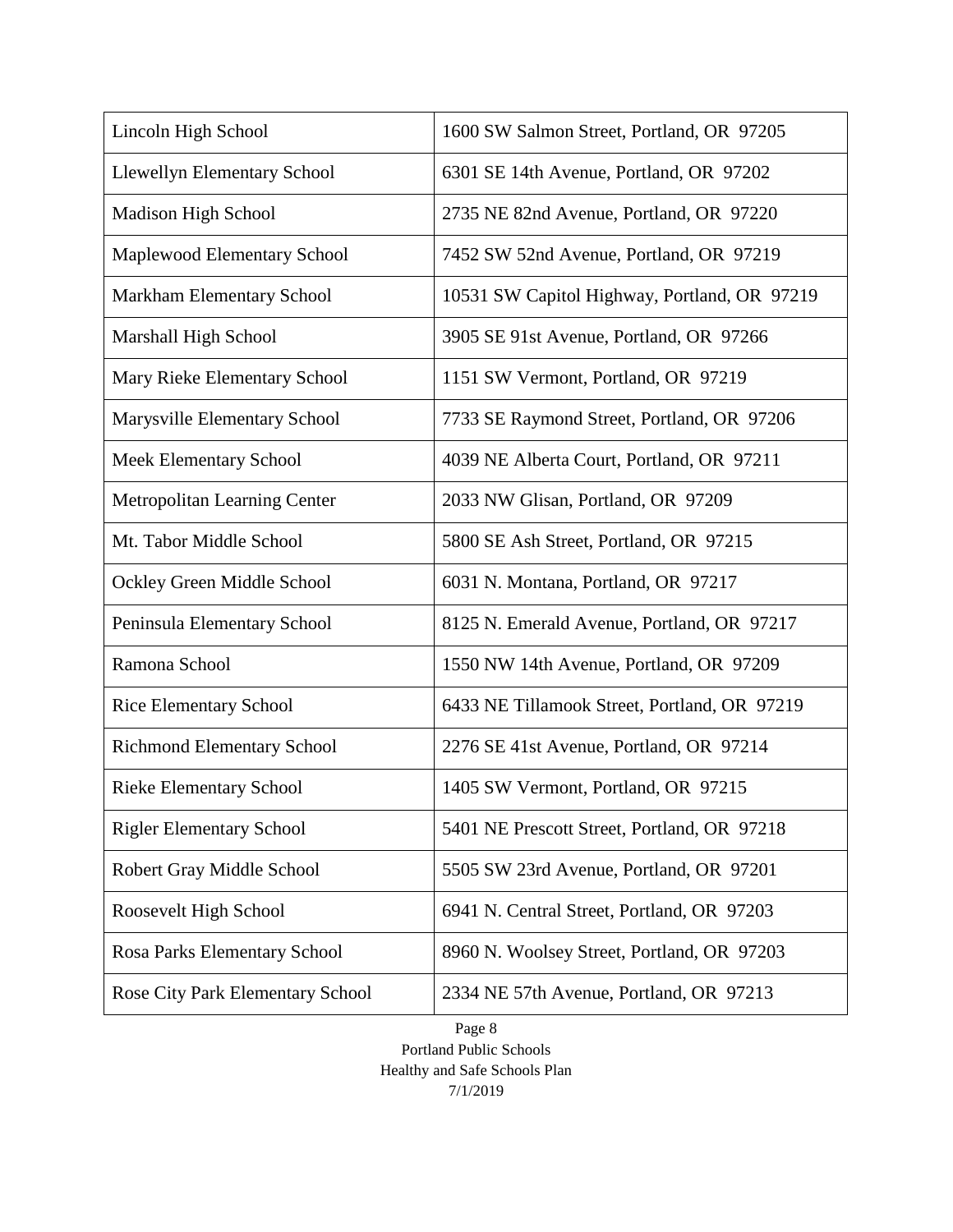| Sabin School                        | 4013 NE 18th Avenue, Portland, OR 97212       |
|-------------------------------------|-----------------------------------------------|
| Sacajawea HeadStart                 | 4800 NE 73rd, Portland, OR 97218              |
| Sellwood Middle School              | 8300 SE 15th Avenue, Portland, OR 97202       |
| <b>Sitton Elementary School</b>     | 9930 N. Smith Street, Portland, OR 97203      |
| <b>Skyline Elementary School</b>    | 11536 SW Skyline Blvd,, Portland, OR 97231    |
| <b>Smith Elementary School</b>      | 8935 SE 52nd Avenue, Portland, OR 97219       |
| <b>Stephenson Elementary School</b> | 2627 SW Stephenson St., Portland, OR 97219    |
| <b>Sunnyside Elementary School</b>  | 3421 SE Salmon Street, Portland, OR 97214     |
| Sunnyside Environmental             | 3421 SE Salmon Street, Portland, OR 97214     |
| <b>Terwilliger Site</b>             | 6318 SW Corbett, Portland, OR 97201           |
| <b>Tubman Middle School</b>         | 2231 N. Flint, Portland, OR 97227             |
| Vernon Elementary School            | 2044 NE Killingsworth St., Portland, OR 97211 |
| <b>Vestal Elementary School</b>     | 161 NE 82nd Avenue, Portland, OR 97220        |
| West Sylvan Middle School           | 8111 SW West Slope Dr., Portland, OR 97225    |
| Whitman Elementary School           | 7326 SE Flavel Street, Portland, OR 97206     |
| <b>Wilcox Elementary School</b>     | 833 NE 74th Avenue, Portland, OR 97213        |
| Wilson High School                  | 1151 SW Vermont Street, Portland, OR 97219    |
| Winterhaven School                  | 3830 SE 14th Avenue, Portland, OR 97202       |
| <b>Woodlawn Elementary School</b>   | 7200 NE 11th Avenue, Portland, OR 97211       |
| <b>Woodmere Elementary School</b>   | 6540 SE 78th Avenue, Portland, OR 97206       |
| <b>Woodstock Elementary School</b>  | 5601 SE 50th Street, Portland, OR 97206       |
| <b>Youngson Elementary School</b>   | 2704 SE 71st Avenue, Portland, OR 97206       |

Page 9 Portland Public Schools Healthy and Safe Schools Plan 7/1/2019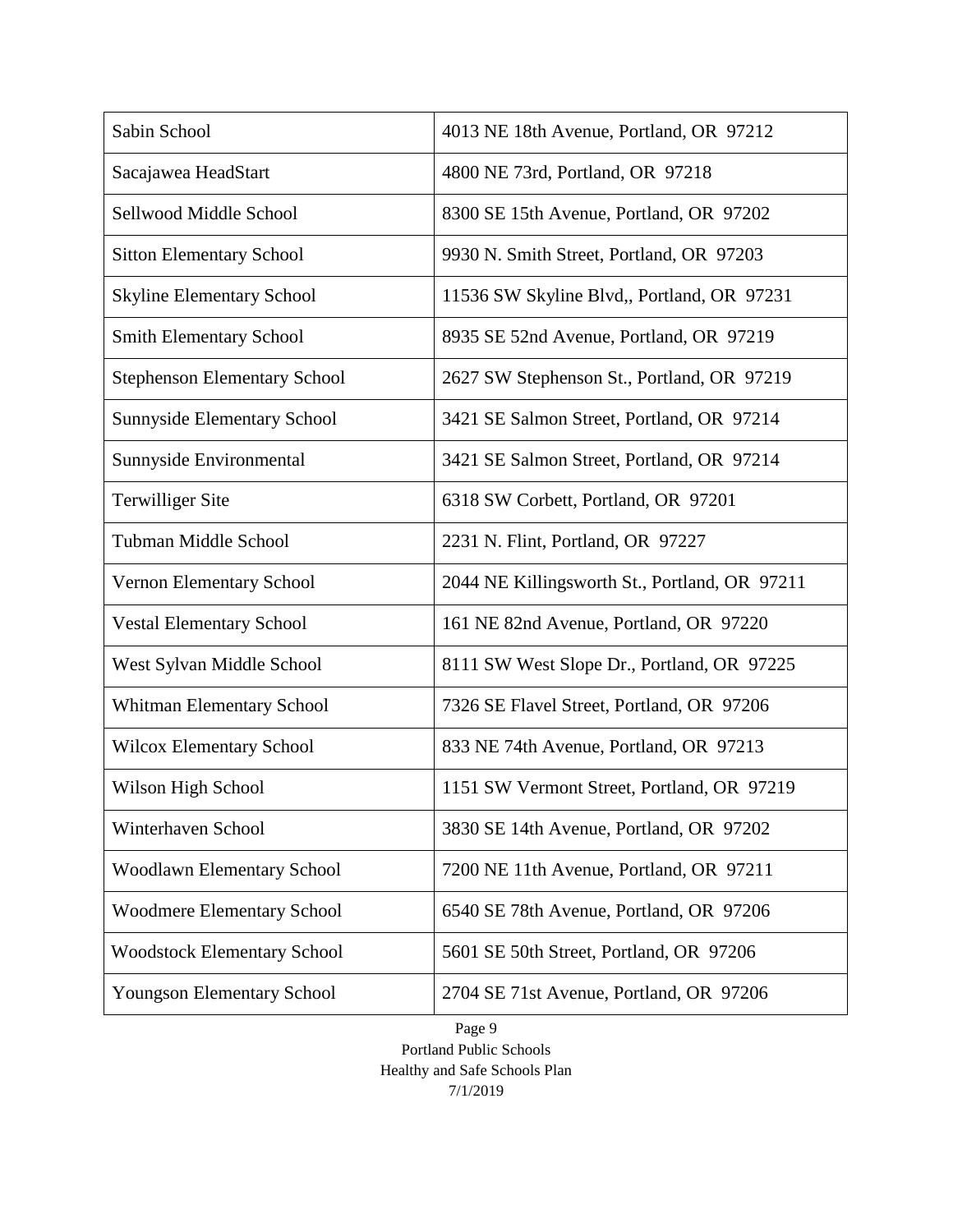# <span id="page-11-0"></span>Radon

In accordance with Oregon Revised Statute 332.345, Portland Public Schools has developed the following radon testing plan:

### **Schedule of radon testing**

- Radon testing began during the 2015/2016 school year.
- Testing will continue annually to meet the five or 10-year re-testing requirements.
- Testing will occur in the recommended testing period described as "winter heating months," typically October through March.

### **Results**

Radon testing results will be available on the District's web site and provided to the School Board and the Oregon Health Authority. Results will include measurements and reference the level of radon at which the United States Environmental Protection Agency recommends schools take action to reduce indoor radon.

### **Methodology**

Portland Public Schools has contracted with PBS Engineering and Environmental Inc. of Portland, OR for radon level testing, contract number RS- 62476. Additional radon testing resources will be utilized as needed. Portland Public Schools and its contractors will follow the scope and intent of Oregon Health Authority's Testing for Elevated Radon in Oregon Schools version 1.0– 2016 and EPA guidelines. Construction of mitigation projects are published for competitive bidding.

### **Plan submission**

The District's radon plan was submitted to the Oregon Health Authority on August 30, 2016, via e-mail to radon.program@state.or.us. Updates and revisions have been submitted to OHA at the beginning of each school year.

> Page 10 Portland Public Schools Healthy and Safe Schools Plan 7/1/2019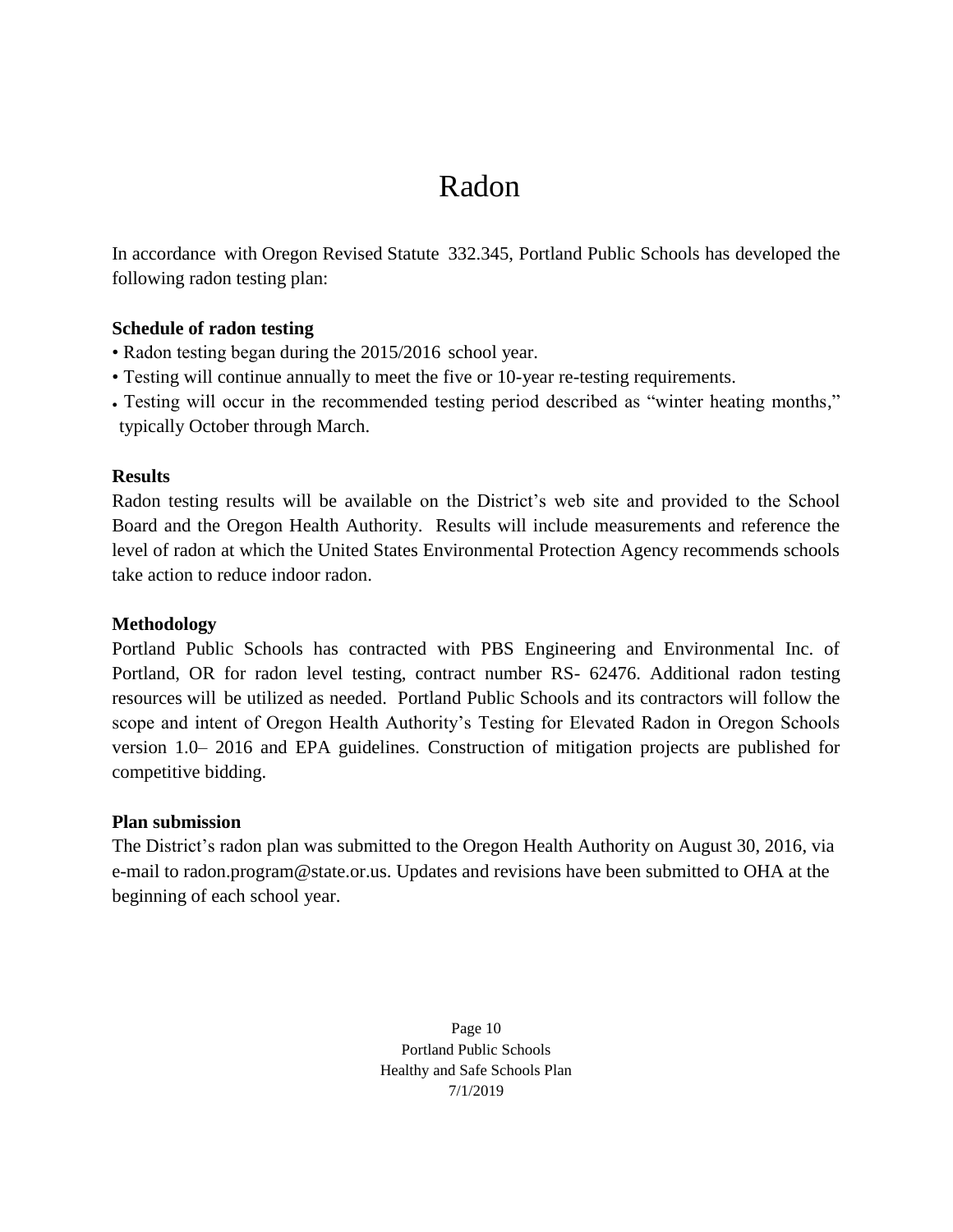# <span id="page-12-0"></span>Elevated Levels of Lead in Water Used for Drinking or Food Preparation

In accordance with OAR 333-061-0400 (Reducing Lead in School Drinking Water) and OAR 581-022-2223 (Healthy and Safe School Plans), all Oregon school districts, education service districts, and public charter schools are required to test for, and mitigate exposure to, elevated levels of lead in water used for Drinking and Food Preparation.

### <span id="page-12-1"></span>**Initial testing**

Initial testing is required between January 1, 2016 and June 30, 2020. Portland Public Schools has completed initial testing and continues to replace fixtures and return fixtures to service.

## <span id="page-12-2"></span>**Ongoing testing**

Ongoing testing is required every six years beginning July 1, 2020. During every school year, Portland Public Schools will conduct water testing on a portion, approximately 1/6, of the applicable district-wide fixture inventory.

## <span id="page-12-3"></span>**Sampling methodology**

Collection of water samples is done in accordance with OHA rules and EPA guidance in the 3Ts for Reducing Lead in Drinking Water in Schools and Childcare Facilities, October 2018.

### <span id="page-12-4"></span>**Test labs**

Test labs utilized will be accredited by Oregon Health Authority

Page 11 Portland Public Schools Healthy and Safe Schools Plan 7/1/2019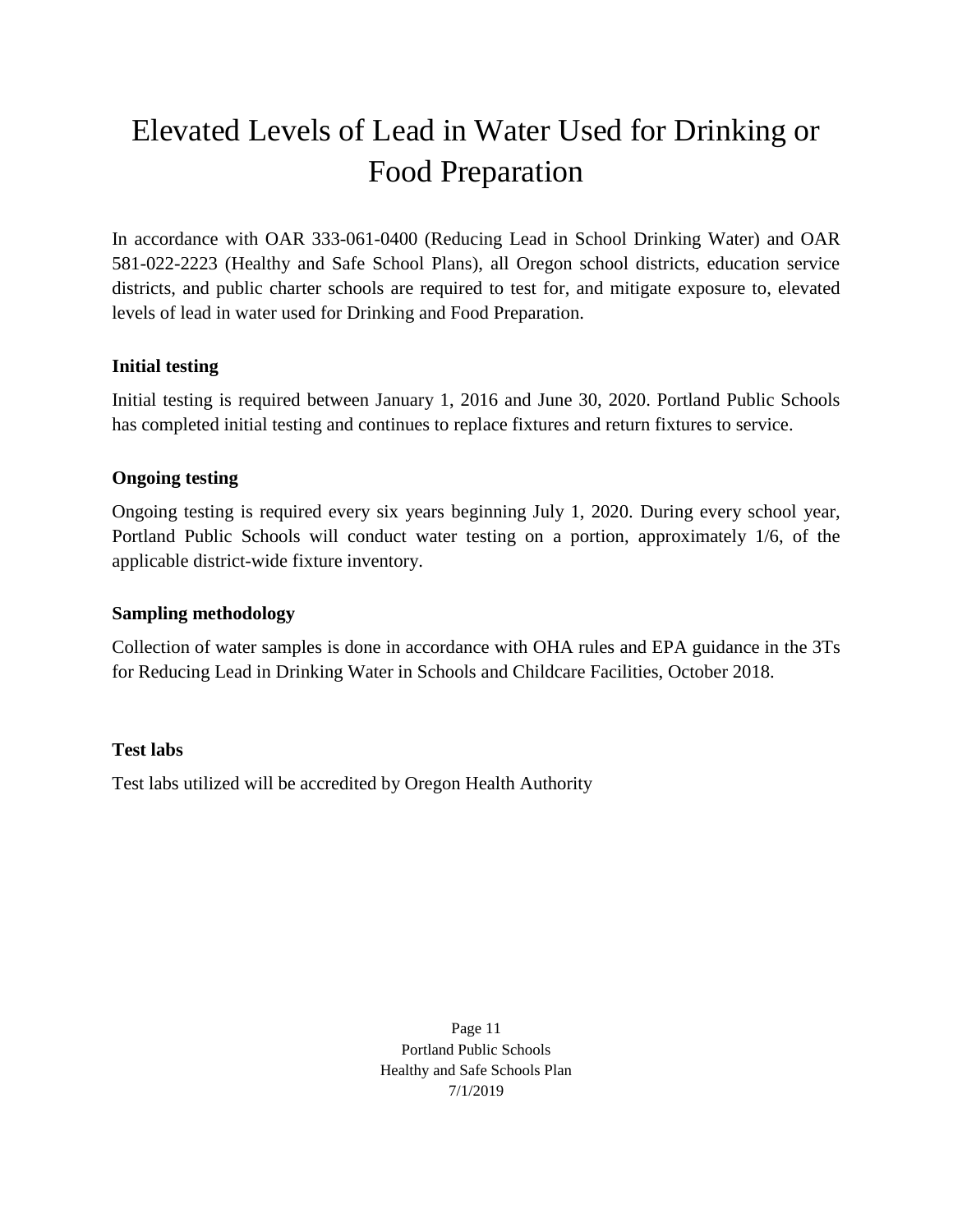## <span id="page-13-0"></span>**Draft Water Testing Schedule**

| <b>Site Name</b>                        | <b>Cycle</b>   | <b>School Year</b> |
|-----------------------------------------|----------------|--------------------|
| Abernethy Elementary School             | 1              | 2020-2021          |
| Ainsworth Elementary School             | 1              | 2020-2021          |
| Applegate Elementary School             | 1              | 2020-2021          |
| <b>Beach Elementary School</b>          | 1              | 2020-2021          |
| <b>Bridlemile Elementary School</b>     | 1              | 2020-2021          |
| <b>Buckman Elementary School</b>        | 1              | 2020-2021          |
| Capitol Hill Elementary School          | 1              | 2020-2021          |
| Chapman Elementary School               | 1              | 2020-2021          |
| <b>Clarendon Elementary School</b>      | 1              | 2020-2021          |
| <b>Glencoe Elementary School</b>        | 1              | 2020-2021          |
| <b>Hayhurst Elementary School</b>       | 1              | 2020-2021          |
| Humboldt Elementary School              | 1              | 2020-2021          |
| James John Elementary School            | 1              | 2020-2021          |
| Kenton Elementary School                | 1              | 2020-2021          |
| Maplewood Elementary School             | 1              | 2020-2021          |
| <b>Sitton Elementary School</b>         | 1              | 2020-2021          |
| <b>Skyline Elementary School</b>        | 1              | 2020-2021          |
| Stephenson Elementary School            | 1              | 2020-2021          |
| Sunnyside Elementary School             | 1              | 2020-2021          |
| Alameda Elementary School               | 1              | 2020-2021          |
| <b>Atkinson Elementary School</b>       | 1              | 2020-2021          |
| <b>Cesar Chavez School</b>              | 1              | 2020-2021          |
| Sacajawea Headstart                     | 1              | 2020-2021          |
| <b>Green Thumb School</b>               | $\overline{2}$ | 2021-2022          |
| Sunnyside Environmental                 | $\overline{2}$ | 2021-2022          |
| James Bridger Elementary School         | 2              | 2021-2022          |
| Winterhaven Elementary School           | 2              | 2021-2022          |
| <b>Creative Science School</b>          | $\overline{2}$ | 2021-2022          |
| Duniway Elementary School               | $\overline{2}$ | 2021-2022          |
| <b>Edwards Elementary School</b>        | 2              | 2021-2022          |
| <b>Faubion Elementary School</b>        | $\overline{2}$ | 2021-2022          |
| <b>Beverly Cleary Elementary School</b> | $\overline{2}$ | 2021-2022          |
| Kelly Elementary School                 | $\overline{2}$ | 2021-2022          |
| <b>Irvington Elementary School</b>      | $\overline{2}$ | 2021-2022          |
| Laurelhurst Elementary School           | $\overline{2}$ | 2021-2022          |
| Lent Elementary School                  | $\overline{c}$ | 2021-2022          |

Page 12 Portland Public Schools Healthy and Safe Schools Plan 7/1/2019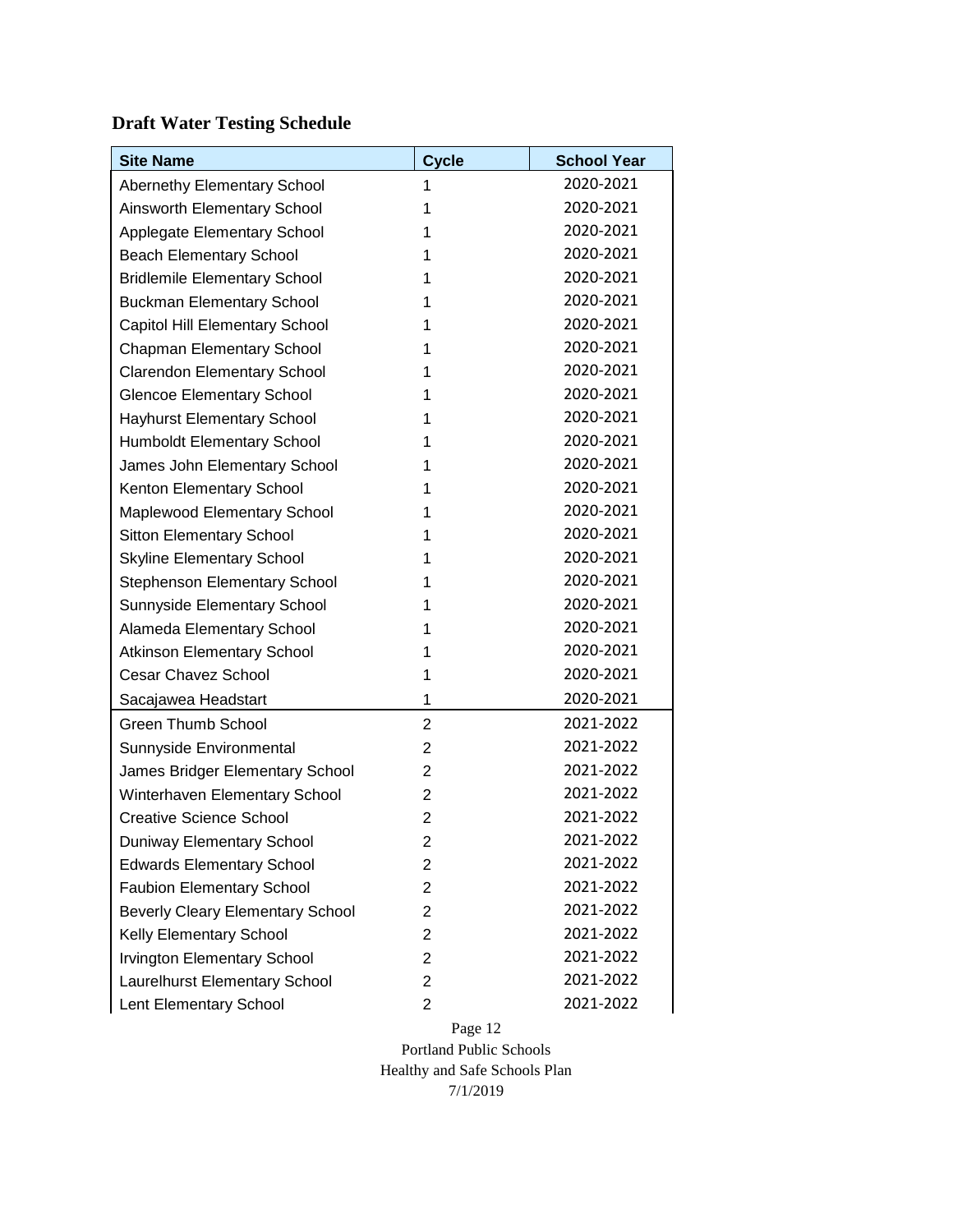| Lewis Elementary School            | 2              | 2021-2022 |
|------------------------------------|----------------|-----------|
| <b>Llewellyn Elementary School</b> | $\overline{2}$ | 2021-2022 |
| <b>Meek Elementary School</b>      | $\overline{2}$ | 2021-2022 |
| <b>Rice Elementary School</b>      | $\overline{2}$ | 2021-2022 |
| <b>Richmond Elementary School</b>  | $\overline{2}$ | 2021-2022 |
| <b>Rigler Elementary School</b>    | $\overline{2}$ | 2021-2022 |
| Sabin Elementary School            | $\overline{2}$ | 2021-2022 |
| <b>Whitman Elementary School</b>   | $\overline{2}$ | 2021-2022 |
| <b>Wilcox Elementary School</b>    | $\overline{2}$ | 2021-2022 |
| <b>Woodmere Elementary School</b>  | $\overline{2}$ | 2021-2022 |
| <b>Woodstock Elementary School</b> | 3              | 2022-2023 |
| Youngson Elementary School         | 3              | 2022-2023 |
| Metropolitan Learning Center       | 3              | 2022-2023 |
| <b>Astor Elementary School</b>     | 3              | 2022-2023 |
| Peninsula Elementary School        | 3              | 2022-2023 |
| Jason Lee Elementary School        | 3              | 2022-2023 |
| Rose City Park Elementary School   | 3              | 2022-2023 |
| Harvey Scott Elementary School     | 3              | 2022-2023 |
| <b>Vestal Elementary School</b>    | 3              | 2022-2023 |
| Mary Rieke Elementary School       | 3              | 2022-2023 |
| Markham Elementary School          | 3              | 2022-2023 |
| Forest Park Elementary School      | 3              | 2022-2023 |
| Rosa Parks Elementary School       | 3              | 2022-2023 |
| Marysville Elementary School       | 3              | 2022-2023 |
| Arleta Elementary School           | 3              | 2022-2023 |
| Boise - Eliot Elementary School    | 3              | 2022-2023 |
| Chief Joseph Elementary School     | 3              | 2022-2023 |
| <b>Creston Elementary School</b>   | 3              | 2022-2023 |
| <b>Grout Elementary School</b>     | 3              | 2022-2023 |
| King Elementary School             | 3              | 2022-2023 |
| Vernon Elementary School           | 3              | 2022-2023 |
| Woodlawn Elementary School         | 3              | 2022-2023 |
| DaVinci Middle School              | 4              | 2023-2024 |
| Robert Gray Middle School          | 4              | 2023-2024 |
| Jackson Middle School              | 4              | 2023-2024 |
| Mt. Tabor Middle School            | 4              | 2023-2024 |
| Ockley Green Middle School         | 4              | 2023-2024 |
| West Sylvan Middle School          | 4              | 2023-2024 |

Page 13 Portland Public Schools Healthy and Safe Schools Plan 7/1/2019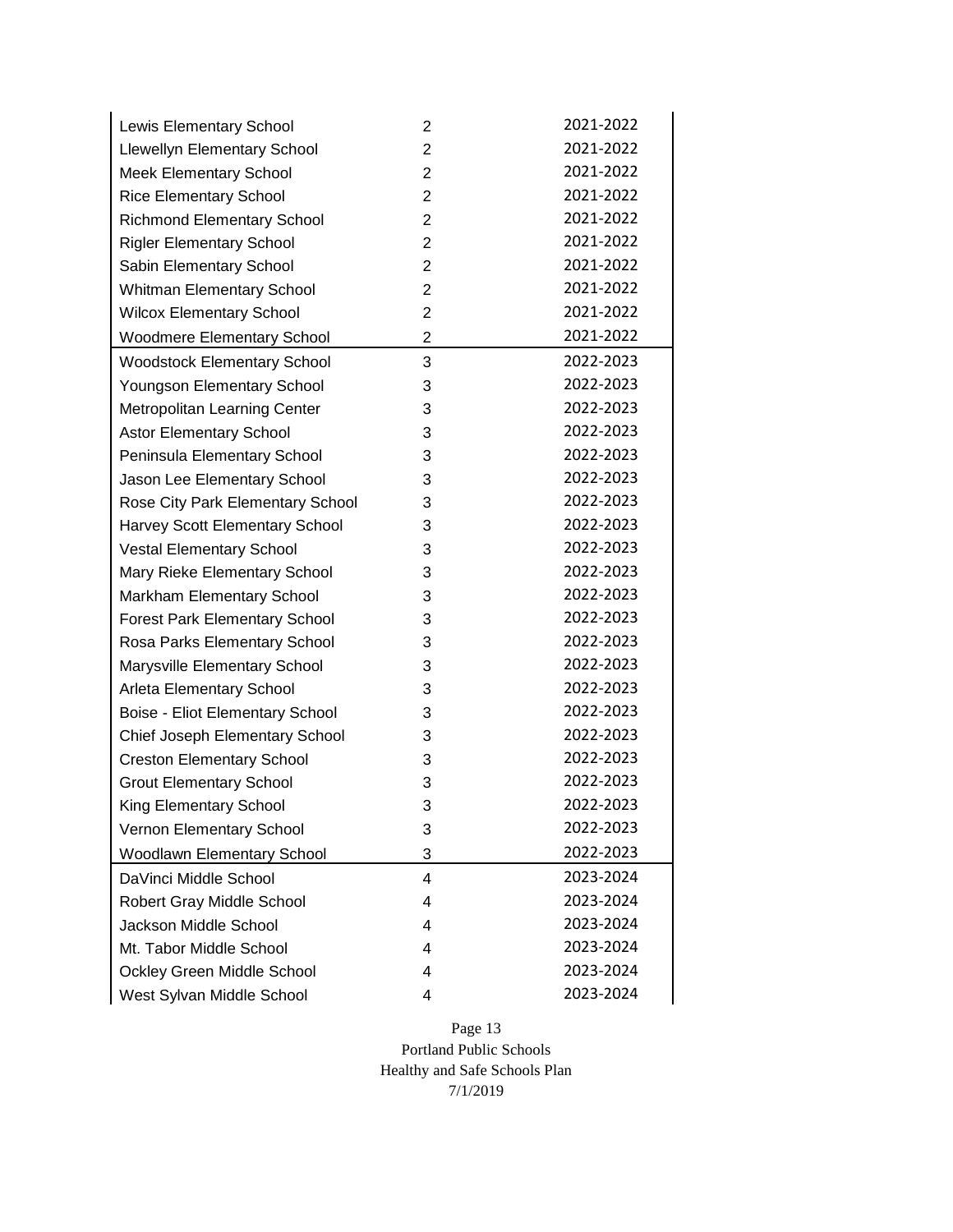| <b>Tubman Middle School</b>                 | 4                       | 2023-2024 |
|---------------------------------------------|-------------------------|-----------|
| <b>Beaumont Middle School</b>               | 4                       | 2023-2024 |
| Harrison Park Middle - Elementary<br>School | $\overline{\mathbf{4}}$ | 2023-2024 |
| Fernwood Middle School                      | 4                       | 2023-2024 |
| Roseway Heights Middle School               | 4                       | 2023-2024 |
| <b>Hosford Middle School</b>                | 4                       | 2023-2024 |
| Joseph Kellogg Middle School                | 4                       | 2023-2024 |
| Sellwood Middle School                      | 4                       | 2023-2024 |
| George Middle School                        | 4                       | 2023-2024 |
| East Sylvan School                          | 4                       | 2023-2024 |
| <b>Holladay Center</b>                      | 4                       | 2023-2024 |
| <b>Holladay Annex</b>                       | 4                       | 2023-2024 |
| Lane Middle School                          | 4                       | 2023-2024 |
| Jefferson High School                       | 5                       | 2024-2025 |
| Roosevelt High School                       | 5                       | 2024-2025 |
| Wilson High School                          | 5                       | 2024-2025 |
| <b>Cleveland High School</b>                | 5                       | 2024-2025 |
| <b>Madison High School</b>                  | 5                       | 2024-2025 |
| Marshall High School                        | 5                       | 2024-2025 |
| Benson Polytechnic High School              | 6                       | 2025-2026 |
| Lincoln High School                         | 6                       | 2025-2026 |
| Franklin High School                        | 6                       | 2025-2026 |
| <b>Grant High School</b>                    | 6                       | 2025-2026 |
| Columbia Transportation                     | 6                       | 2025-2026 |
| <b>Blanchard Education Service Center</b>   | 6                       | 2025-2026 |

Page 14 Portland Public Schools Healthy and Safe Schools Plan 7/1/2019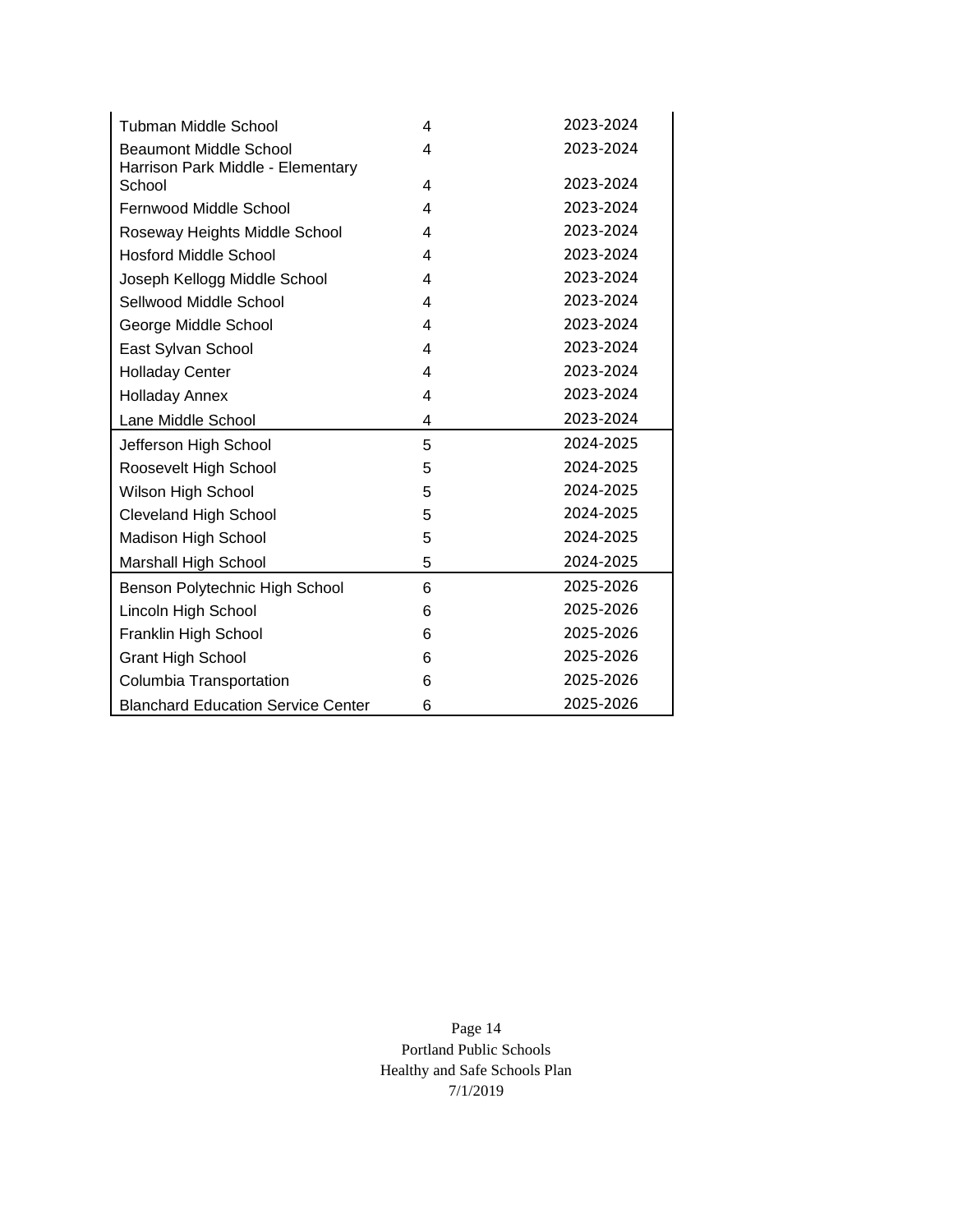# Lead Paint

<span id="page-16-0"></span>In order to comply with the United States Environmental Protection Agency's Renovations, Repair and Painting Program Rule, and OAR 581-022-2223(5)(e), Portland Public Schools painting staff and contracted painters are RRP certified. Current paint work abates or encapsulates deteriorating paint.

## Integrated Pest Management

<span id="page-16-1"></span>The district has adopted an integrated pest management plan as required by ORS 634.700 through 634.750. Community members may access a copy of Administrative Directive 3.30.083-AD here - [link](https://www.pps.net/cms/lib/OR01913224/Centricity/Domain/4814/3.30.083-AD.pdf)

> Page 15 Portland Public Schools Healthy and Safe Schools Plan 7/1/2019